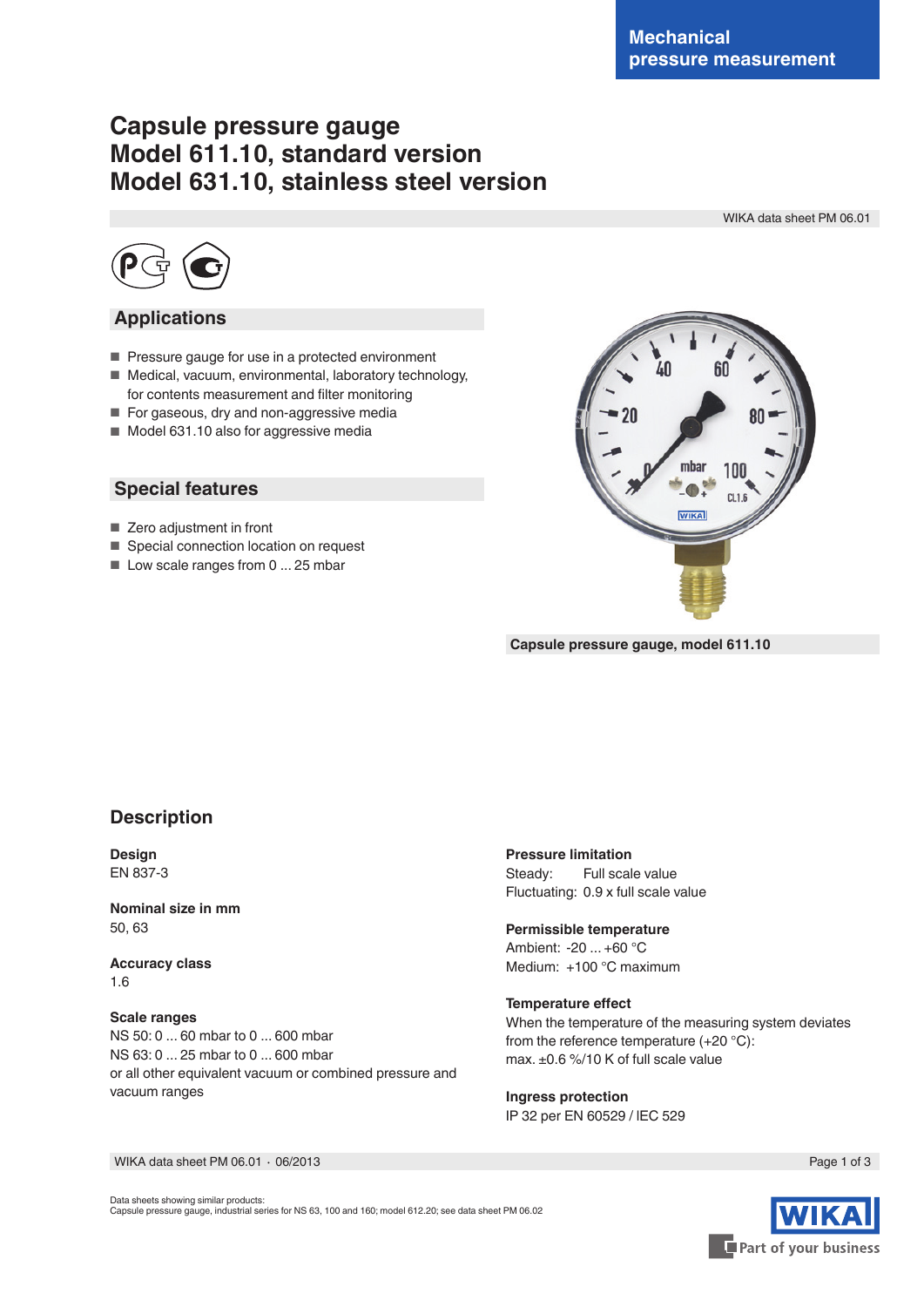# **Standard version**

#### **Process connection**

Model 611.10: Copper alloy Model 631.10: Stainless steel Lower mount (LM) or back mount (BM) (NS 50: Only back mount) G  $\frac{1}{4}$  B (male), 14 mm flats

**Pressure element** Model 611.10: Copper alloy

Model 631.10: Stainless steel

**Sealing** NBR

**Movement** Copper alloy

**Zero adjustment** At the front

**Dial** Aluminium, white, black lettering

**Pointer** Aluminium, black

**Case** Steel, black

**Window**

Clear non-splintering plastic, domed, snap-fitted in case

# **Options (NS 63)**

- Other process connection
- Sealings (model 910.17, see data sheet AC 09.08)
- Stainless steel case
- Overpressure and vacuum safety with scale ranges < 40 mbar: 3 x full scale value scale ranges ≥ 40 mbar: 10 x full scale value
- $\blacksquare$  Slip-on bezel <sup>1)</sup>
- Panel or surface mounting flange  $1$ )
- Triangular bezel with clamp  $1$ )

1) also for NS 50

# **Approvals**

- **GOST**, metrology/measurement technology, Russia
- **GOST-R**, import certificate, Russia

# **Certificates** 1)

- 2.2 test report per EN 10204 (e.g. state-of-the-art manufacturing, material proof, indication accuracy)
- 3.1 inspection certificate per EN 10204 (e.g. material proof for wetted metallic parts, indication accuracy)

1) Option

Approvals and certificates, see website